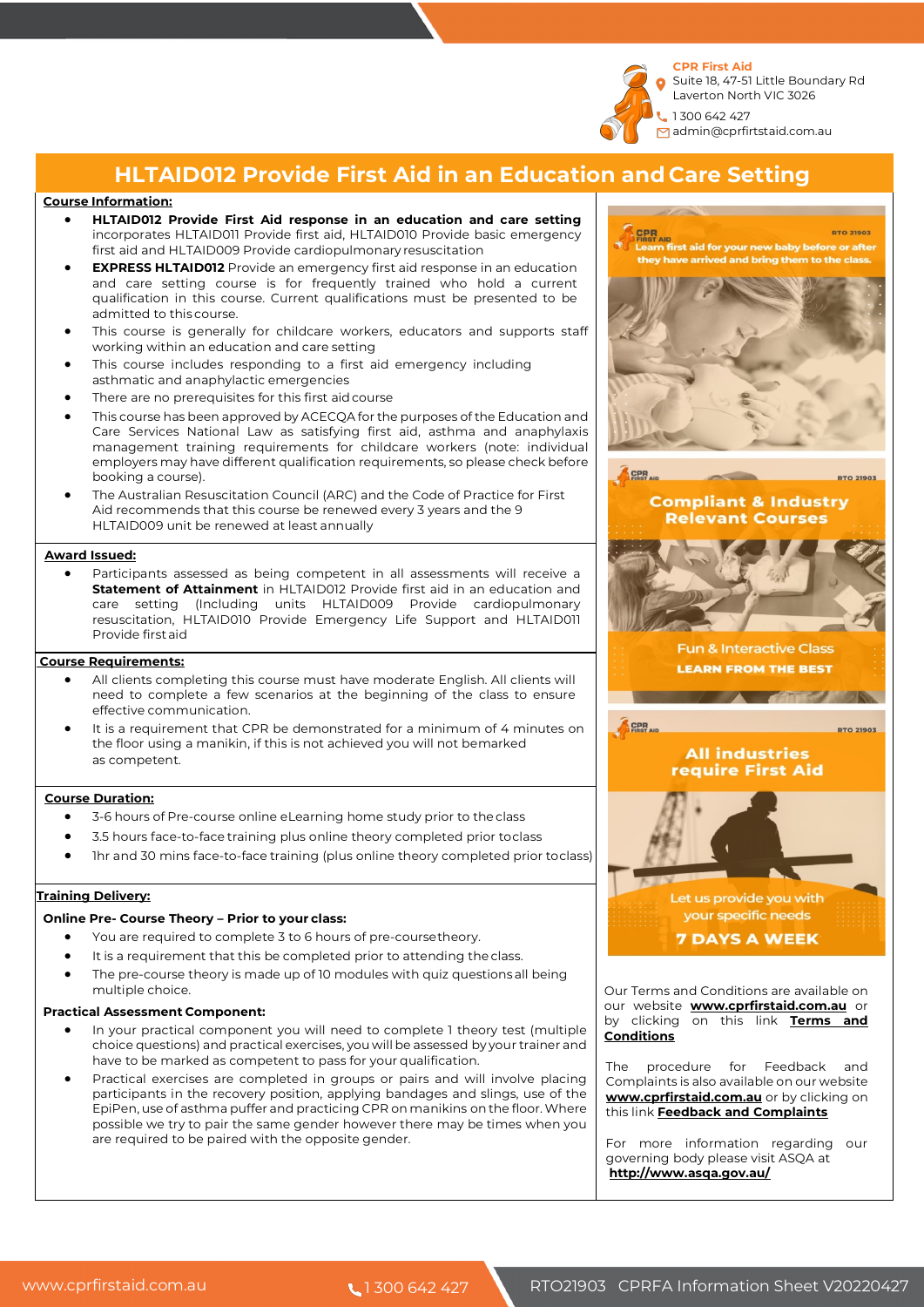

# **Performance Evidence**

The candidate must show Evidence of the ability to complete tasks outlined in elements and performance criteria of this unit in the context of the job role.

There must be evidence that the candidate has completed the following tasks in line with state/territory regulations, first aid codes of practice, Australian Resuscitation Council (ARC) guidelines and workplace procedures:

- Managed, in line with ARC guidelines, the unconscious, breathing casualty including appropriate positioning to reduce the risk of airway compromise
- Managed, in line with ARC guidelines, the unconscious, non-breathing adult, including:
	- o performing at least 2 minutes of uninterrupted single rescuer cardiopulmonary resuscitation (CPR) (5 cycles of both compressions and ventilations) on an adult resuscitation manikin placed on the floor
	- o following the prompts of an automated external defibrillator (AED) to deliver at least one shock
	- o demonstrating a rotation of single rescuer operators with minimal interruptions to compressions
	- o responding appropriately in the event of regurgitation or vomiting
- Managed, in line with ARC guidelines, the unconscious, non-breathing infant, including:
	- o performing at least 2 minutes of uninterrupted single rescuer cardiopulmonary resuscitation (CPR) (5 cycles of both compressions and ventilations) on a child resuscitation manikin placed on the floor
- Managed, in line with ARC guidelines, the unconscious, non-breathing infant, including:
	- o performing at least 2 minutes of uninterrupted single rescuer CPR (5 cycles both compressions and ventilations) on an infant resuscitation manikin placed on a firm surface
- Managed casualties, with the following:
	- o anaphylaxis
	- o asthma
	- o non-life-threatening bleeding
	- o choking
	- o envenomation, using pressure immobilisation
	- o fractures, dislocations, sprains and strains, using appropriate immobilisation techniques
	- o minor wound cleaning and dressing
	- o nosebleed
	- o shock
- Responded to at least one simulated first aid incident contextualised to the candidate's workplace or site, where the candidate has no knowledge of the casualty's condition prior to starting treatment, including:
	- o identifying the casualty's illness or injury through history, signs and symptoms
	- o using Personal Protective Equipment (PPE) as required
	- o providing appropriate first aid treatment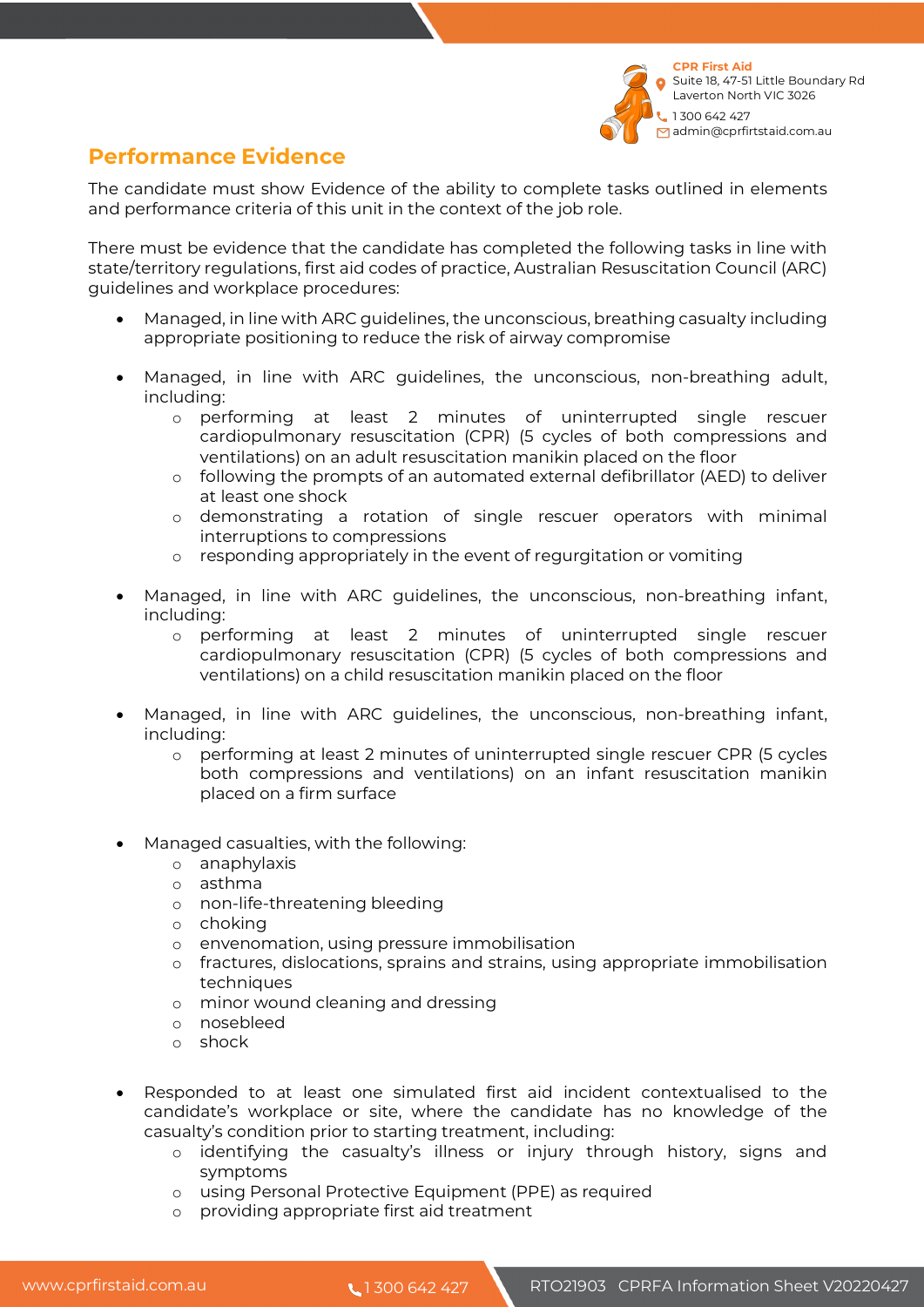

**CPR First Aid**  Suite 18, 47-51 Little Boundary Rd Laverton North VIC 3026

1 300 642 427 dmin@cprfirtstaid.com.au

- o conveying incident details to emergency services or advising casualty on any required post incident action
- o providing an accurate verbal and written report of the incident
- o reviewing the incident.

# **Knowledge Evidence**

The candidate must be able Demonstrated knowledge required to complete the tasks outlined in elements and performance criteria of this unit:

- Guidelines and procedures including:
	- o relevant ARC guidelines to managing the unconscious breathing and nonbreathing casualty and provision of CPR
	- o potential incident hazards and risk minimisation processes when providing first aid
	- o infection control procedures, including use of standard precautions and resuscitation barrier devices
	- o requirements for currency of skill and knowledge
	- o first aid codes of practice
	- o appropriate workplace or site procedures relevant to the provision of first aid contents of first aid kits
- Legal, workplace and community considerations, including:
	- o first aid requirements for services under the Education and Care Services National Law
	- o State or Territory regulations covering first aid in an Education and Care setting
	- o duty of care requirements
	- o own skills and limitations
	- o consent, including situations in which parental or caregiver consent is required
	- o privacy and confidentiality requirements
	- o awareness of potential need for stress management techniques and available support for rescuers and children
- Considerations when providing CPR, including:
	- o upper airway and effect of positional change
	- o appropriate duration and cessation of CPR
		- o appropriate use of an AED, including specific considerations when using an AED on children
	- o safety and maintenance procedures for an AED
	- o chain of survival
	- o how to access emergency services
- Techniques for providing CPR to adults, children and infants including:
	- o how to recognise that a casualty is unconscious and not breathing normally
	- o rate, ratio and depth of compressions and ventilations
	- o correct hand positioning for compressions
	- o basic anatomy, physiology and the differences between adults, children and infants relating to CPR.
- Signs, symptoms and management of the following in children:
	- o allergic reaction
	- o anaphylaxis
	- o asthma
	- o non-life-threatening and life-threatening bleeding
	- o breathing difficulties
	- o burns
	- o choking